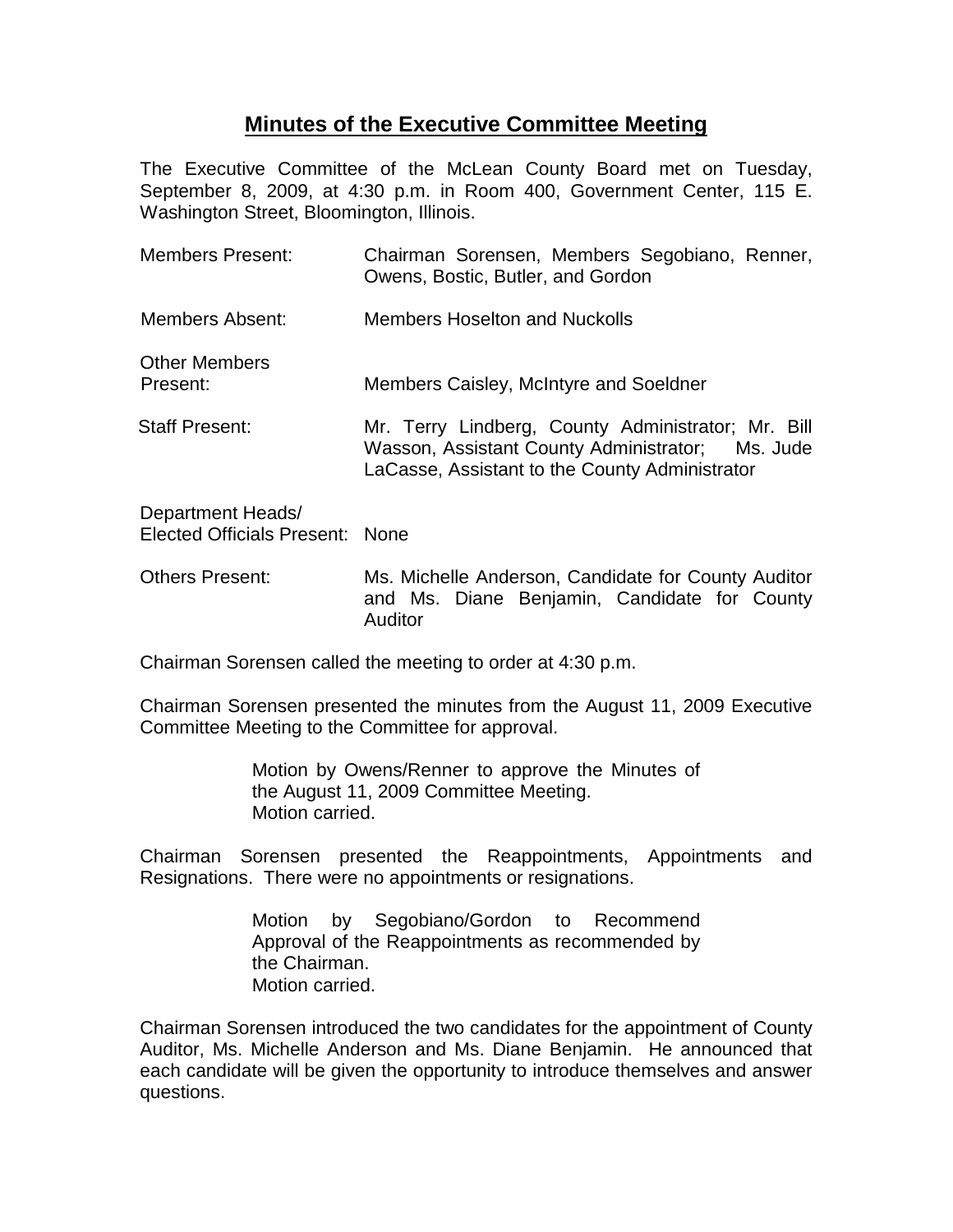Minutes of the Executive Committee August 11, 2009 Page Two

Ms. Anderson expressed her appreciation for the opportunity to address the Executive Committee. She reviewed her background, noting that she grew up in Minier, Illinois where her father is a small business owner and her mother is a high school teacher. Ms. Anderson stated that she graduated valedictorian from Olympia High School. She attended Millikin University for one year and then transferred to Illinois State University to enter a premier accounting program. Ms. Anderson indicated that she graduated with a double Bachelor's Degree from ISU, one in Accounting and the other in Business Teacher Education. She added that she was in the Honors Program while at Illinois State.

Ms. Anderson advised that she was hired almost two years ago in the Auditor's Office as a Financial Reporting Specialist. Prior to her arrival at the County, she worked for Clifton Gunderson, LLP, a public accounting firm in Peoria, Illinois where she worked in their auditing department focusing on the government sector. Ms. Anderson noted that she has experience in auditing municipalities, special education districts, universities, county government and private industry.

Ms. Anderson indicated that her primary responsibility in the Auditor's Office is the preparation of the County's 220 page Comprehensive Annual Financial Report (CAFR), and coordination of the County's annual outside audit. She added that prior to her arrival at the County, the preparation of the CAFR was outsourced to the outside audit firm retained by the County. Ms. Anderson stated that she was responsible for writing the CAFR in 2007 and 2008. She noted that, in 2007, the County earned the Government Finance Officers Associations (GFOA's) Certificate of Achievement in Financial Reporting, and will likely receive the award again in 2008.

Ms. Anderson advised that she is also responsible for researching and implementing new Governmental Accounting Standards Board (GASB) Standards. She added that so far in 2009, there have been three new GASB Standards. Ms. Anderson stated that one of the most cumbersome GASB standards was GASB 45, *Other Post Employment Benefits*, which required an actuarial study. She noted that she served as project manager during that study. Ms. Anderson indicated that in July of 2008, after the departure of the County's Internal Auditor, she assumed the duties of designing and carrying out internal audits throughout County offices.

Ms. Anderson stated that she is familiar with the County Auditor's Staff and the duties of the office, which include safeguarding of assets and ensuring that expenditures are appropriate. She noted that she is also familiar with the County's financial management software and all of the County's departments.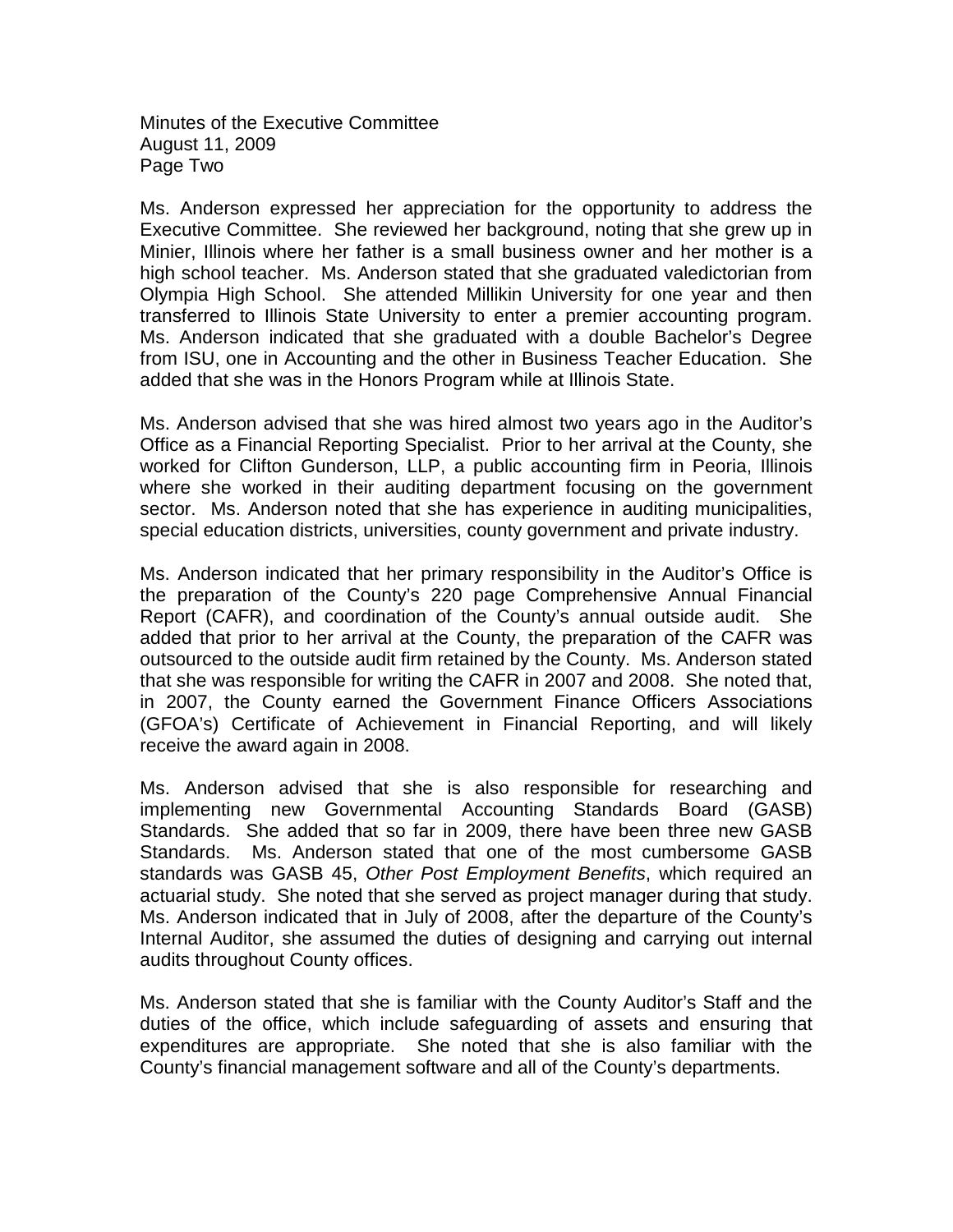Minutes of the Executive Committee August 11, 2009 Page Three

Ms. Anderson advised that she has developed a good working relationship with the Elected Officials and Appointed Department Heads, earning their respect and trust, even while conducting audits. She added that she is a team player and is willing to work wherever she is needed. Ms. Anderson stated that she is familiar with the County budget and well as its current financial position.

Ms. Anderson indicated that if she receives the appointment, she would like to fill the position of Internal Auditor, which is an important function in the Auditor's Office. She stated that she will work with the County Administrator's Office to make sure that it fits within the budget.

Ms. Anderson advised that she feels she is qualified to fulfill the duties of County Auditor. She added that she has enjoyed serving the County as its Financial Reporting Specialist and would be honored to continue to serve the citizens of McLean County as their County Auditor.

Ms. Benjamin thanked the Committee for the opportunity to speak with them. She reviewed her background prior to the information included on her resume, which is included in the Committee packet. She stated that she was in college for 11 years, which demonstrates that she doesn't quit.

Ms. Benjamin indicated that she transferred to Bloomington from Decatur, Illinois, which is where she was born. She noted that the company she worked for had branches in Peoria and Decatur, which were consolidated and reopened in Bloomington. At that time, Ms. Benjamin was appointed as manager of the office, the warehouse and the truck drivers. She noted that she was only in her mid-twenties at the time and attending college part-time. Ms. Benjamin stated that she resigned her position in order to attend college full-time.

Ms. Benjamin advised that she graduated from Illinois State University and passed the CPA examination. She indicated that her resume provides additional information regarding her experience and qualifications.

Ms. Benjamin stated that her qualifications include her management experience and accounting experience. She noted that she has run her own business, manages time efficiently, and has the ability to learn new things. Ms. Benjamin advised that she does a lot of computer programming, which she has combined with accounting. Ms. Benjamin indicated that she worked for a CPA firm that specialized in car dealers. The firm wrote a specialized software computer program for car dealers. Ms. Benjamin stated that she took over the computer programming, noting that this was a time when computer programs were still written in DOS. Eventually, she rewrote the program in Windows.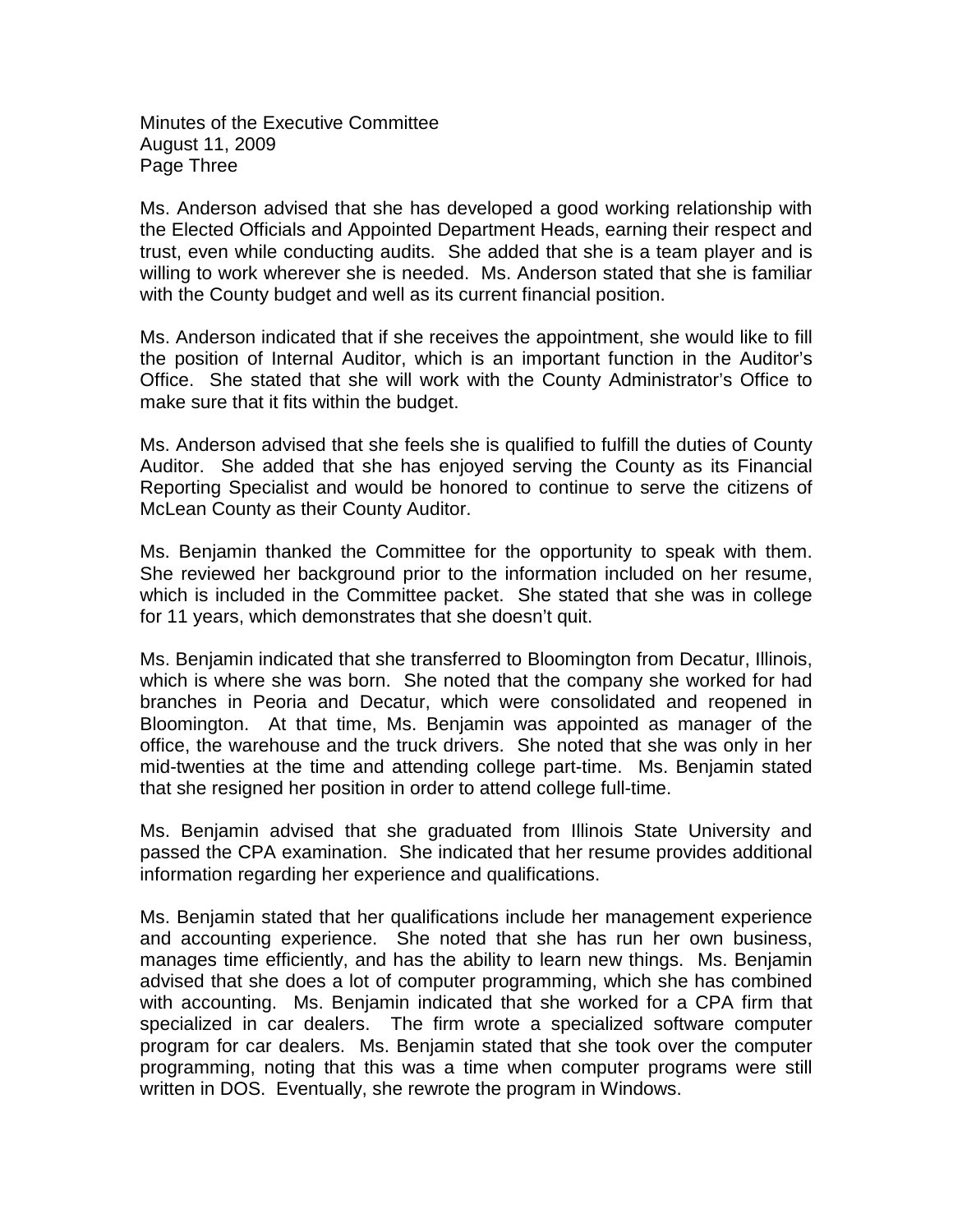Minutes of the Executive Committee August 11, 2009 Page Four

Ms. Benjamin advised that she has been looking for a position where she can use her talents and background. She added that she likes the opportunities that the County Auditor's job provides. Ms. Benjamin indicated that, with her accounting background, it would be a good fit for her. She added that she wants to get back into accounting because computer technology is constantly changing.

Ms. Benjamin expressed her appreciation to the Committee for their time.

Mr. Owens asked Ms. Benjamin if she is familiar with the GASB information. Ms. Benjamin replied that she read the CAFR from last year. She added that she is aware she has a lot to learn and to brush up on, noting that she has not had governmental accounting since college.

Mr. Renner asked both candidates what they think are the major challenges in the Auditor's job over the next one to four years. Ms. Anderson replied that internal auditing will continue to be very important. She added that GASB is constantly changing its standards, noting that there have been 11 new standards within the last two years. Ms. Anderson indicated that she goes to training on new GASB standards every year.

Ms. Benjamin stated that Ms. Anderson has the advantage of knowing the challenges because she has worked in the Auditor's Office. Ms. Benjamin indicated that she is aware that it is the taxpayer's money that must be safeguarded and it is important to her that all procedures in the Auditor's Office are done correctly.

Chairman Sorensen thanked the candidates for their presentations.

Chairman Sorensen presented a request for approval of a Resolution of the McLean County Board Proclaiming Tuesday, October 6, 2009 as *"It's Time to Talk Day*" and the month of October 2009 as "*Domestic Violence Awareness Month*" in McLean County.

> Motion by Owens/Gordon to Recommend Approval of a Resolution of the McLean County Board Proclaiming Tuesday, October 6, 2009 as "*It's Time to Talk Day*" and the month of October 2009 as "*Domestic Violence Awareness Month*" in McLean County. Motion carried.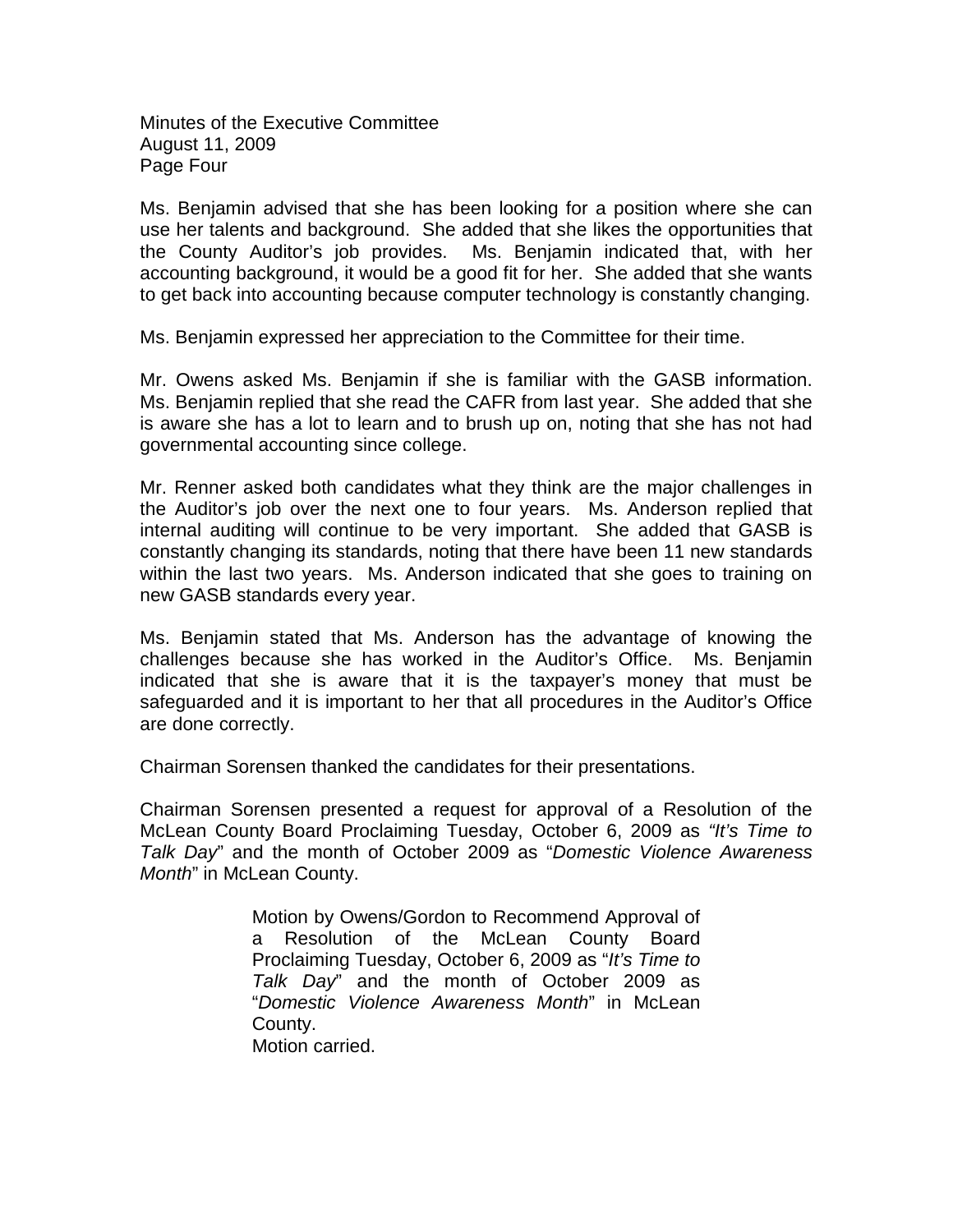Minutes of the Executive Committee August 11, 2009 Page Five

Mr. Tari Renner, Chairman, Justice Committee, presented a request for approval of the Task Force 6 Interagency Agreement 407020 with the Illinois Criminal Justice Information Authority for a grant of \$64,106.00 to be used to expand Multi-Jurisdictional Narcotics Units. He explained that this is a renewal of a passthrough grant for the Sheriff's Department.

> Motion by Renner/Owens to Recommend Approval of the TF6 Interagency Agreement 407020 with the Illinois Criminal Justice Information Authority for a grant of \$64,106.00 for the Sheriff's Department. Motion carried.

Mr. Renner presented a request for approval of an extension of the Redeploy Grant from the State of Illinois Department of Human Services Community Services Agreement Fiscal Year 2010 for Court Services.

> Motion by Renner/Segobiano to Recommend Approval of an Extension of the Redeploy Grant from the State of Illinois Department of Human Services Community Services Agreement for Fiscal Year 2010. Motion carried.

Chairman Sorensen asked if there were any questions or comments. Hearing none, he thanked Mr. Renner.

Mr. Paul Segobiano, Vice Chairman, Land Use and Development Committee, presented a request for approval of a County Watersheds Management Program Intergovernmental Agreement with the City of Bloomington, the Town of Normal and the McLean County Soil and Water Conservation District.

> Motion by Gordon/Segobiano to Recommend Approval of a County Watersheds Management Program Intergovernmental Agreement with the City of Bloomington, the Town of Normal and the McLean County Soil and Conservation District. Motion carried.

Mr. Gordon referred to item C.2)b) in the packet, namely the "Request for approval of an amendment of the McLean County Regional Comprehensive Plan, previously approved on May 16, 2000." After a brief discussion, it was determined that this item should be included in the Board Packet as an "information item."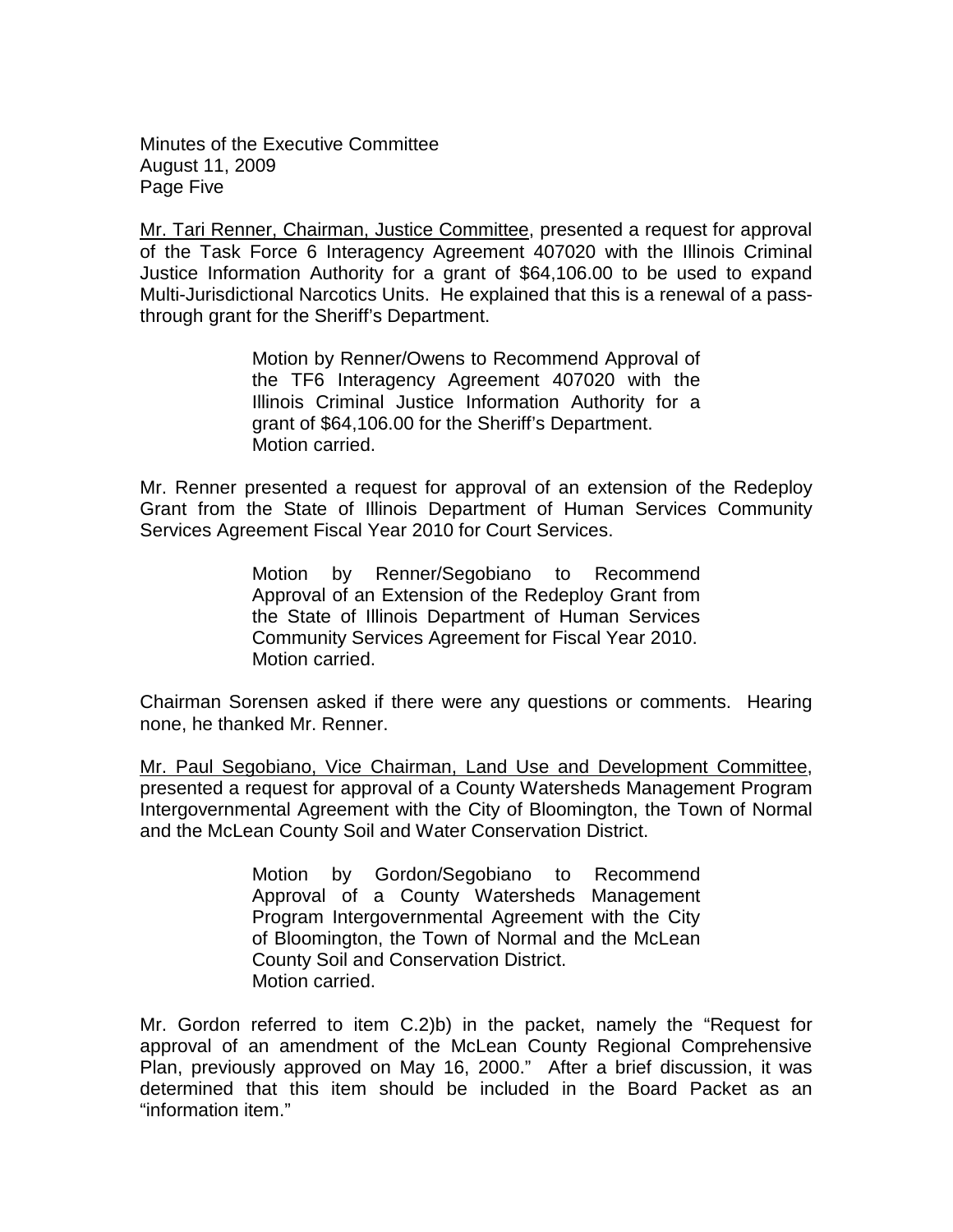Minutes of the Executive Committee August 11, 2009 Page Six

Chairman Sorensen asked if there were any questions or comments. Hearing none, he thanked Mr. Segobiano.

Ms. Diane Bostic, Chairman, Property Committee, advised that the Property Committee brings no items for action to the Executive Committee.

Chairman Sorensen asked if there were any questions or comments. Hearing none, he thanked Ms. Bostic.

Mr. Stan Hoselton, Chairman, Transportation Committee, was unable to attend the meeting. Chairman Sorensen reported that the Transportation Committee brings no items for action to the Executive Committee.

Mr. Ben Owens, Chairman, Finance Committee, announced that, due to illness, the Finance Committee did not have a quorum. He advised that the two items listed on the Agenda, as well as the Treasurer's Report, the August 5, 2009 Minutes and the bills will be considered at a Stand-up Committee meeting.

Mr. Owens announced that \$500,000 of the \$800,000+ reimbursement that was due from the State of Illinois has come in. Some of the funds will be electronically deposited and some will be sent by check.

Chairman Sorensen asked if there were any questions or comments. Hearing none, he thanked Mr. Owens.

Chairman Sorensen asked the Committee members who wish to express an opinion on the appointment of the County Auditor's position to please e-mail or call him. He noted that he would appreciate the input from all members.

Chairman Sorensen presented the August 31, 2009 bills as recommended and transmitted by the County Auditor for payment. The Fund Total is \$541,918.72 and the Prepaid Total is the same.